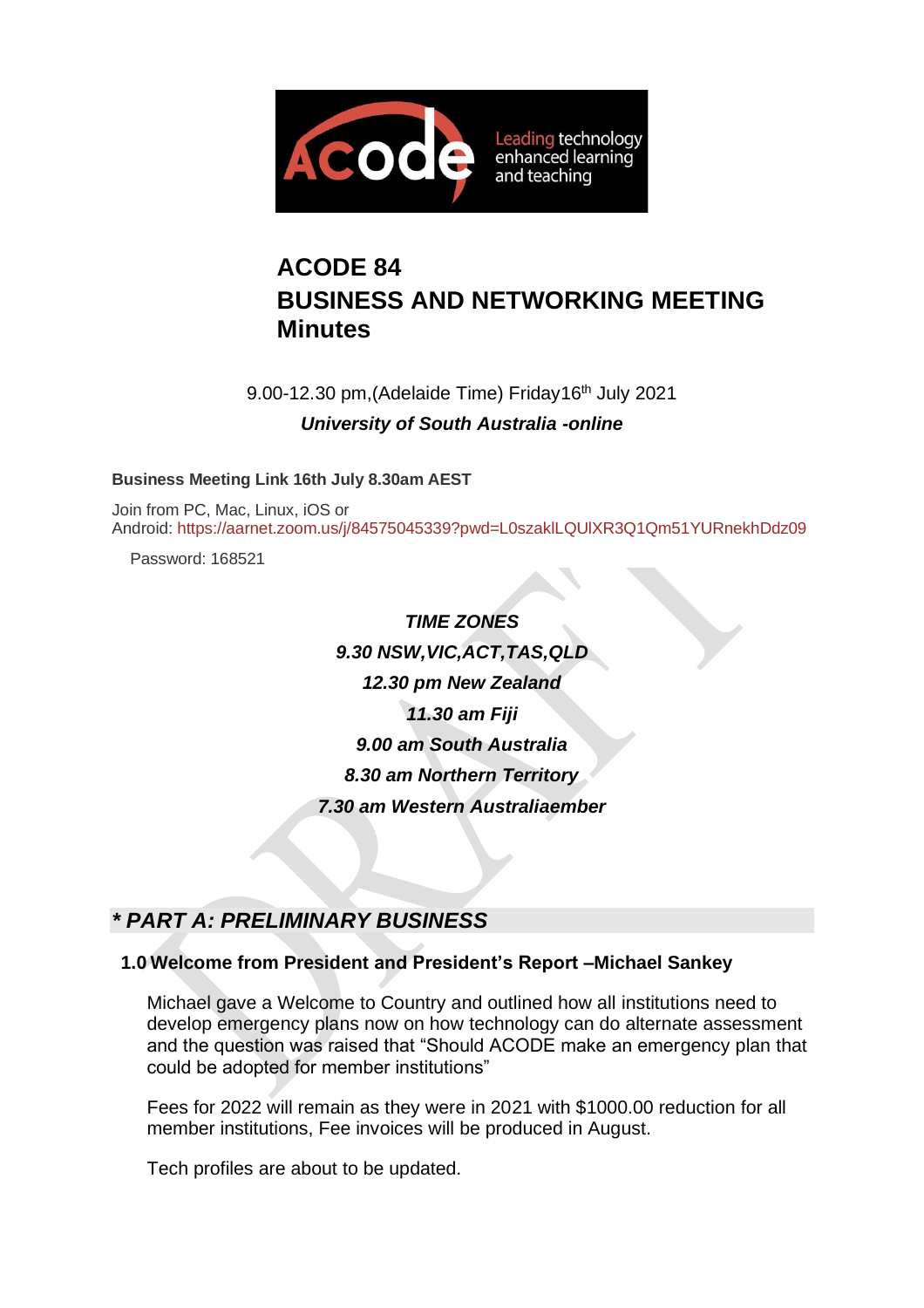E-exam survey has had 40 responses and Monash University will help crunch the data

#### **2.0 Attendance and apologies**

| Michael Sankey<br><b>Karen Halley</b><br><b>Colin Lowe</b><br>Deb Jones<br><b>Steve Leichtweis</b><br>Ratna Selvaratnam<br><b>Julie Brunner</b><br>Gordon Cunningham<br><b>Nigel Robertson</b><br>Jo Elliot<br>Luke Bolton<br><b>Sheridan Gentili</b><br><b>Tammy Robinson</b><br><b>Alison Carey</b><br>Sarah Stein<br>Nadine Adams<br><b>Patrick Stoddart</b><br><b>Tim Grace</b><br><b>Travis Cox</b><br><b>Mike Sturmey</b><br><b>Linda Corrin</b><br>Amanda Janssen<br>Anna Gemmell<br>Mike Fardon<br>Jennifer Dowling | <b>Charles Darwin University (President ACODE)</b><br>University of Canberra (Exec Officer)<br>University of Sydney (Treasurer)<br>University of Melbourne (Vice President)<br>University of Auckland (Exec Member)<br>Edith Cowan University (Exec Member)<br><b>Curtin University</b><br><b>Curtin University</b><br>University of Waikato<br><b>Deakin University</b><br>University of Newcastle<br>University of South Australia<br>University of Newcastle<br>Queensland University of Technology<br>University of Otago<br><b>Central Queensland University</b><br>University of Melbourne<br><b>Australian National University</b><br>University of Adelaide<br><b>Victoria University</b><br><b>Swinburne University</b><br>University of South Australia<br><b>Australian Catholic University</b><br><b>Murdoch University</b><br>University of Sydney |
|-----------------------------------------------------------------------------------------------------------------------------------------------------------------------------------------------------------------------------------------------------------------------------------------------------------------------------------------------------------------------------------------------------------------------------------------------------------------------------------------------------------------------------|-----------------------------------------------------------------------------------------------------------------------------------------------------------------------------------------------------------------------------------------------------------------------------------------------------------------------------------------------------------------------------------------------------------------------------------------------------------------------------------------------------------------------------------------------------------------------------------------------------------------------------------------------------------------------------------------------------------------------------------------------------------------------------------------------------------------------------------------------------------------|
|                                                                                                                                                                                                                                                                                                                                                                                                                                                                                                                             |                                                                                                                                                                                                                                                                                                                                                                                                                                                                                                                                                                                                                                                                                                                                                                                                                                                                 |
|                                                                                                                                                                                                                                                                                                                                                                                                                                                                                                                             |                                                                                                                                                                                                                                                                                                                                                                                                                                                                                                                                                                                                                                                                                                                                                                                                                                                                 |
| <b>Sam Parker</b>                                                                                                                                                                                                                                                                                                                                                                                                                                                                                                           | <b>Charles Sturt University</b>                                                                                                                                                                                                                                                                                                                                                                                                                                                                                                                                                                                                                                                                                                                                                                                                                                 |
|                                                                                                                                                                                                                                                                                                                                                                                                                                                                                                                             |                                                                                                                                                                                                                                                                                                                                                                                                                                                                                                                                                                                                                                                                                                                                                                                                                                                                 |

Apologies:

Maxine Mitchell **University of Southern Queensland** Andrew Rowatt Massey University Carole Skeeter University of Notre Dame Shane Nuessler University of Canberra

## **3.0 Minutes of previous meeting**

| Moved -Deb Jones | Seconded - Colin Lowe |
|------------------|-----------------------|
|                  |                       |

#### **4.0 Identification of unstarred items for discussion - Nil**

#### **5.0 Adoption of items not starred for discussion - Nil**

Moved –Michael Sankey Seconded – Julie Brunner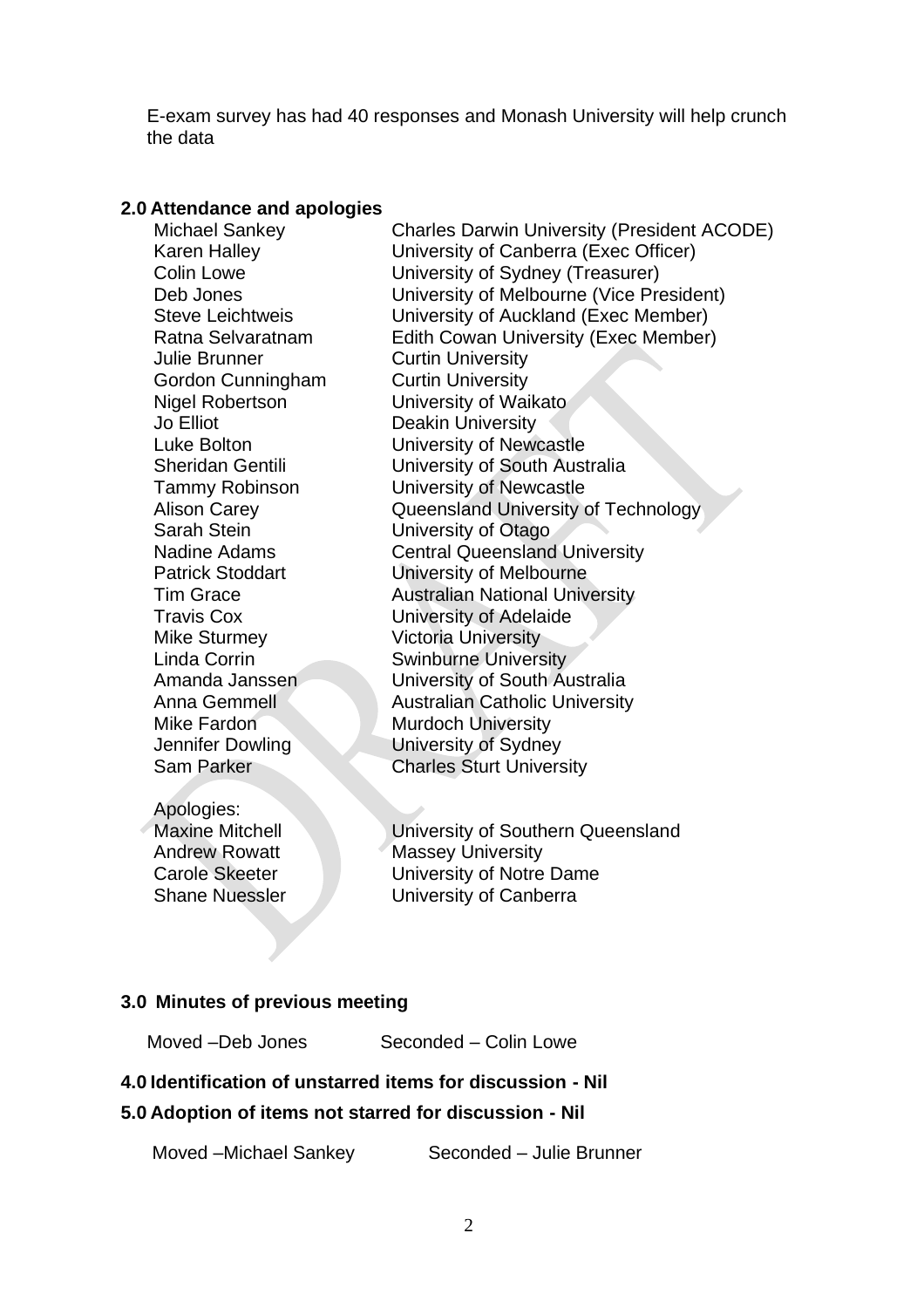MOTION: That all items on the Agenda not starred for discussion be noted and where recommendations have been made, that these be adopted as resolutions of the ACODE Business and Networking Meeting.

#### **6.0 Matters arising from previous Business & Networking Meeting-Nil**

#### **7.0 ACODE Executive Report -Online**

# **8.0** *\* PART B: ITEMS FOR DISCUSSION*

**9.0 Report from A84 Workshop Notes –** Sheridan to provide an update after reviewing the recordings from yesterday

#### **10.0 LTLI update – Michael Sankey**

Michael gave an update for the LTLI 2022.

This will again be held at Mantra Mooloolaba 21-25 August 2022. The Exec have agreed that the fees for 2022 will remain the same as 2019 and to ease financial burdens on institutions we will offer 1 scholarship to each institution of \$1000.00 off and the multiple attendee discounts will still apply as will the early bird registration.

The website will be updated shortly, and registrations will open asap. We are hoping to have a payment option on the portal this year.

#### **11.00 ACODE Mentoring and Leadership update from Deb Jones**

ACODE will again run a mentoring program. Despite the difficulties of 2020 we had 15 pairs begin the program but they did drop away due to COVID but there were some that some that completed the task, and we will hear from Sam Parker shortly.

This year's program will be a little different and will be a group situation with 1 mentor to 3 mentees. The program will be based around a series of Vodcasts that will be interviews with Leaders in Learning Technologies. Mentees from the 2019 program that were distracted due to COVID are welcome to rejoin. We will keep the registration open until the end of the month and begin in mid-August.

Sam Parker was a 2019 Mentee with Michael Sankey as his mentor. Sam's project was to look at the element of security in systems i.e GPS coordinates in images and do they get stripped out. Both mentor and mentee have enjoyed the conversations and have found it a valuable experience, *ACTION: Karen to send news item*

#### **12.00 ACODE 85 Outline from Tim Grace**

Tim comprehensively outlined his vision for ACODE 85 Progress Report for ACODE84 – Business Meeting (16, July 2021)

#### **Michael Sankey's opening thoughts on Learning Spaces (#85)**

- Learning Spaces What does that mean?
- What do current day learning spaces look like?
- Are we treating Learning Spaces differently?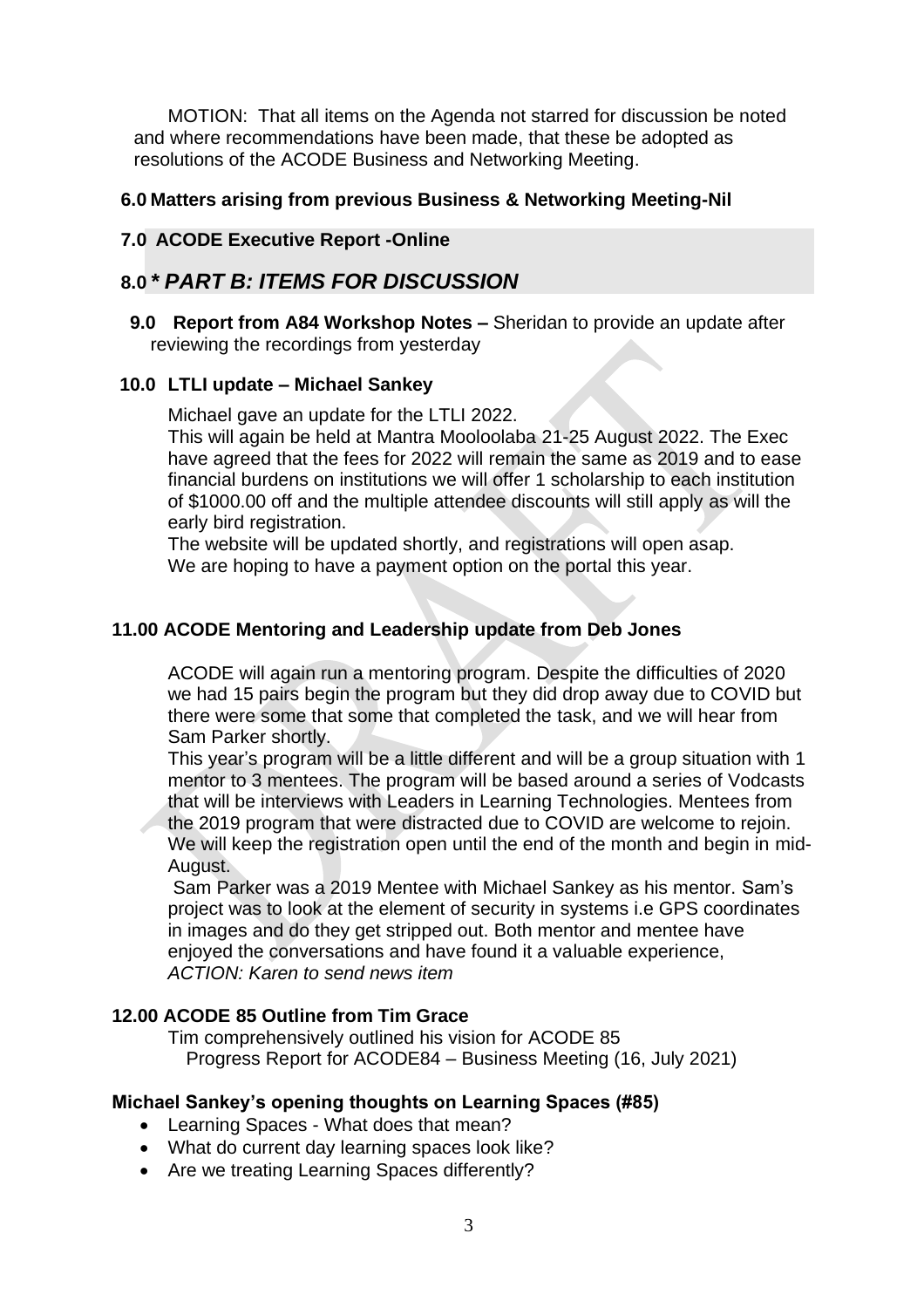- Now we have a greater sense of Hybrid expectations are we seeing shifts in the way we use and equip our Learning Spaces?
- Charles Darwin (like other Universities) is building a "City Campus" and has looked carefully at technology set-ups – how will we embrace students who are not physically in these spaces?

#### **ANU Planning to date:**

Welcome Colin Lowe as ACODE critical friend. Over the past six-months, there's been some behind the scenes local planning (at ANU) to do with hosting the topic. The initial impetus was my reading of ACODE's very interesting but aging [Introduction to Learning](https://protect-au.mimecast.com/s/mZMlCP7LAXfK526X9izCVFb?domain=acode.edu.au) Spaces under the Resources tab. Given a few clickthroughs, the site includes sections on [Design and Use,](https://protect-au.mimecast.com/s/VymNCQnMBZfkNKRPgfPTLcz?domain=acode.edu.au) some [Showcasing](https://protect-au.mimecast.com/s/Hby_CROND2uvgpOWotPYs49?domain=acode.edu.au) and further reference to learning space [resources.](https://protect-au.mimecast.com/s/EKcFCVARKgCxPEZymsJeKd0?domain=acode.edu.au)

To keep the day simple but quite practical, I'm thinking Workshop #85 can be dedicated to refreshing the Learning Spaces portal. At its simplest, I'd be quite happy to use the same headings for the day's program:

- A) Welcome from ACODE and ANU
- 1) **An introduction to Learning Spaces** A Keynote followed by a panel session
- 2) **Design and Use** an opportunity to hear from the operational teams that enable Learning Spaces – what are their contemporary drivers and challenges.
- 3) **Showcasing** hopefully, a number of universities will accept an invitation to showcase the Learning Spaces and share what they have done in a series of breakout sessions.
- 4) **Resources**  what's new in the way of TEL adoptions; and how are they being adapted to meet the needs post COVID paradigms.
- B) Closing comments.

Over the coming months, it's my intention to build interest in the topic (1) using the ACODE discussion thread, and (2) approaching universities already featured on the Learning Spaces site (hoping they'll update their existing content).

Again, for internal purposes, I've prepared a briefing (as attached) for the ANU Teaching & Learning Development Committee. As you'll note the ACODE Workshop on Learning Spaces is just part of a broader look at the topic we are pursuing throughout 2021.

Looking forward to your engagement in the lead-up to Worksop #85 to be held online on Thursday 11 November (10:30 – 4:30).

The above outline provoked much discussion, and we look forward to ACODE 85. The ACT Universities (ANU, UC, ACU, and UNSW) will probably get together for a face-to-face meeting on the 11 November.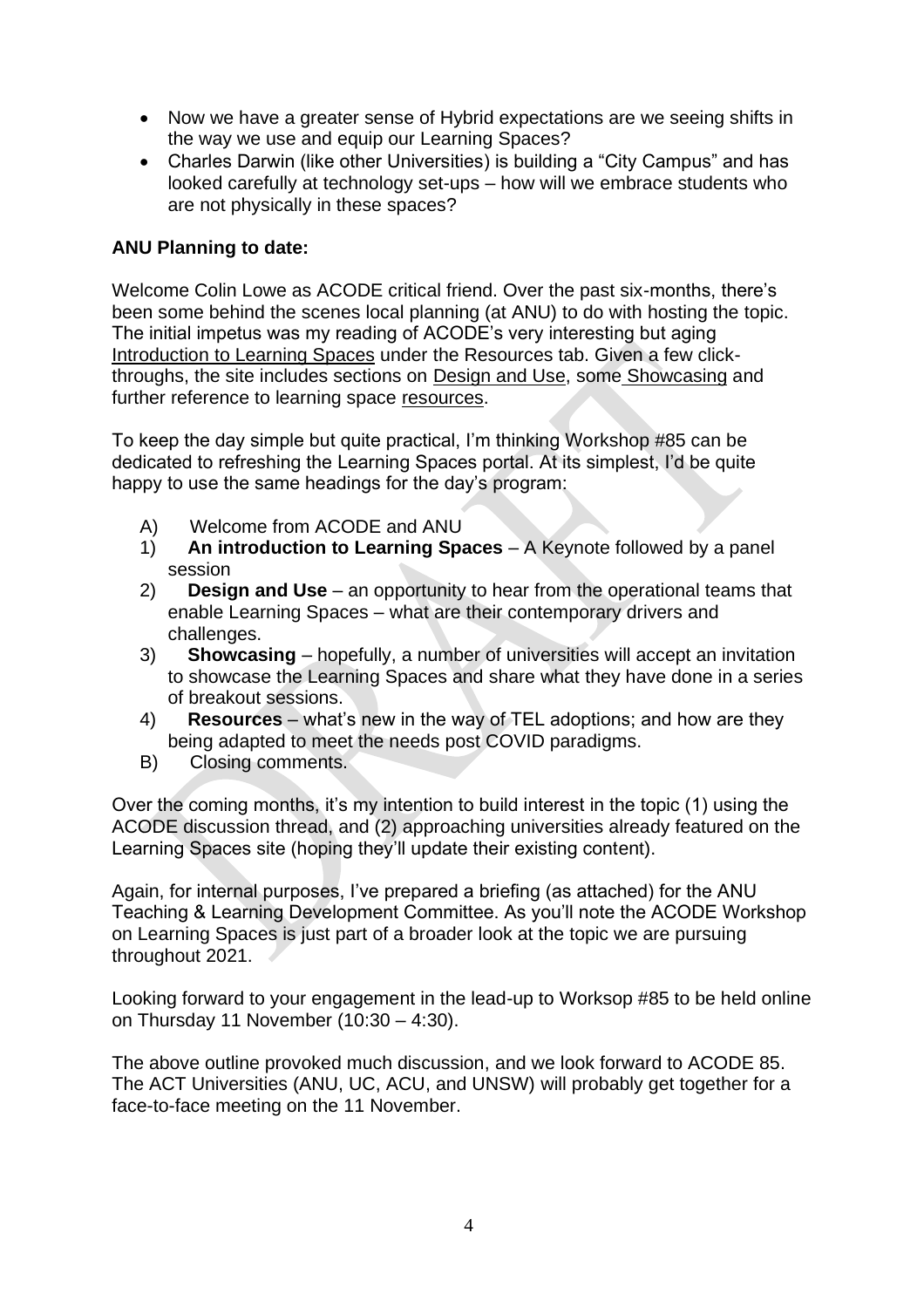#### **13.00.e Exam Survey Report- Michael Sankey**

Michael reported that 40 Universities have completed the survey and that we will be calling the last few stragglers to complete the survey before getting Monash University to help compile the data.

#### **14.00 Technology Profiles update -Michael Sankey**

After several attempts we have successfully updated the Tech profiles on the ACODE teams' site. In the coming weeks Karen will contact all institutions and arrange an appropriate time and person to complete the profile with.

#### **15.00 Learning Space Portal**

A reminder that the Learning Space Portal see link below is always looking for new material. If you have a space that you would like to showcase, send pictures and a small story to add to the website.

<https://www.acode.edu.au/course/view.php?id=62>

#### **16.0 Liaison with other Organisations**

**CAUDIT-** Karen is on the THETA organizing committee as is Simone Poulson who represents ACODE on the Program committee.

CAUDIT CEO Anne Kealey has retired and the new CEO Has been appointed and will begin next week.

#### **Ako Aotearoa** No Contact

**TEQSA -** Have a focus on Standards in Academic Integrity and are also focusing on a catch up in practice in some institutions that have meet the required standards.

**ICDE –** Michael represented ACODE at the Virtual Presidents conference a few weeks ago. Not a lot happening in the Southern hemisphere with ICDE

**CAULLT –**The CAULLT secretariat has resigned, and Marina Harvey is the interim Executive Officer. Karen has contacted the CAULLT Secretariat, and they are very keen to re-engage with us and cohost a meeting in 2022. As a kind gesture we will offer them attendance at ACODE 85.

### **17.0 HOT TOPICS:**

• Over the last year we have seen a strong and steady growth in use of virtual classrooms even in a period (the first half of 2021) where COVID cases were low in Australia and universities were encouraging staff and students back onto campus for learning and teaching. Numbers of both small and large classes have increased in our virtual classroom software, as have recordings with a Terabyte of content being added in the first half of this year. For the last 10 years, as long as efficient lecture recording and convenient access has been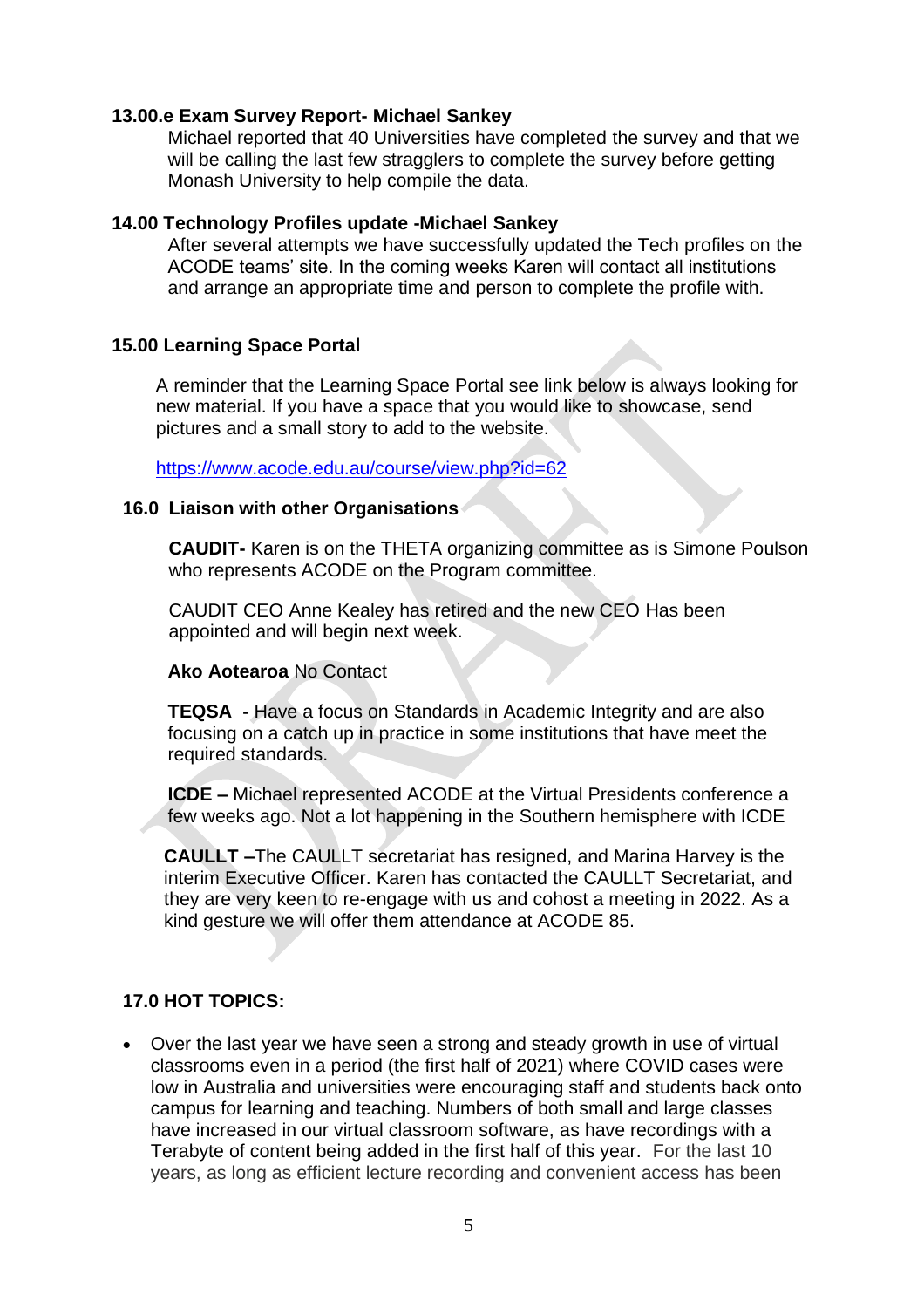around, we have seen a decline in lecture attendance, usually after the first 1-3 weeks, as students catch up on lectures via the recording when it suits them. This has been a point of great concern and frustration for teachers who sometimes are teaching to a largely empty room. Why even in a COVID normal state with low cases and a push for on campus delivery did the number of virtual classes grow in number and size? Are students attending virtual classes more than they would physical lectures? -Shane Nuessler University of Canberra

Curtin: Presence at lectures is very ad hoc, some students want on campus some want on home, Tech is not the issue, but storage costs are.

CQU: Universities are competing with other things in student's lives. Some lecturers are using Zoom meetings out of the 9-5 hours that seem well attended but timetabling insists on the 9-5 time slots that are not well attended

VUW: COVID amplified non-attendance at lectures. Average hours at VUW is 18 hours per week. Other factors for nonattendance include accommodation and travel costs as like other capital cities Wellington is expensive. Students tend to stay outside the city for cheaper accommodation, but this makes travel costs. Assessment does not hinge on attendance at lectures. Students are now realising that their behaviour influences outcomes. Staff stress (essentially those teaching in both online and face-to-face) Dual delivery adds to workload. Dual delivery is an unhelpful term perhaps use dual context.

The NZ Govt mandates dual delivery.

Waikato: Echo the view of Fleximodel delivery introduced to students so on campus or online. Students can move between both. There are timetable clashes that also send students online rather than on campus. Quality of teaching, timing and academic workload is an issue as is the student-to staff engagement.

Adelaide: Challenges in scheduling space, use Sharestream & Kaltura not knowing the number of attendees proves difficult. Face to face experiences is mostly financial for some courses. Adelaide does not find non-attendance undermines teaching. Informal learning spaces on the Adelaide campus need development.

CDU: In changing media streaming platforms, we have noticed a waste of space with things like 2 hours zoom recordings of tutorials (soft voices, no visual appeal). More training required in relation to using the best tools for the job. CDU have policy of no lecture recordings (we don't have Echo360, Panopto, etc) But some use Zoom, or BB collaborate to still do this.

VU: After 3 years of working on the block model for 1500 units COVID changed things. VU use Masterspaces copy content for delivery so that integrity is not lost. The reality is that students like the remote delivery. Senior Leaders made the decision to offer students as much flexibility as possible. Use ORT (online real time) for online and convenience. Personal use remote SI and Allocate plus.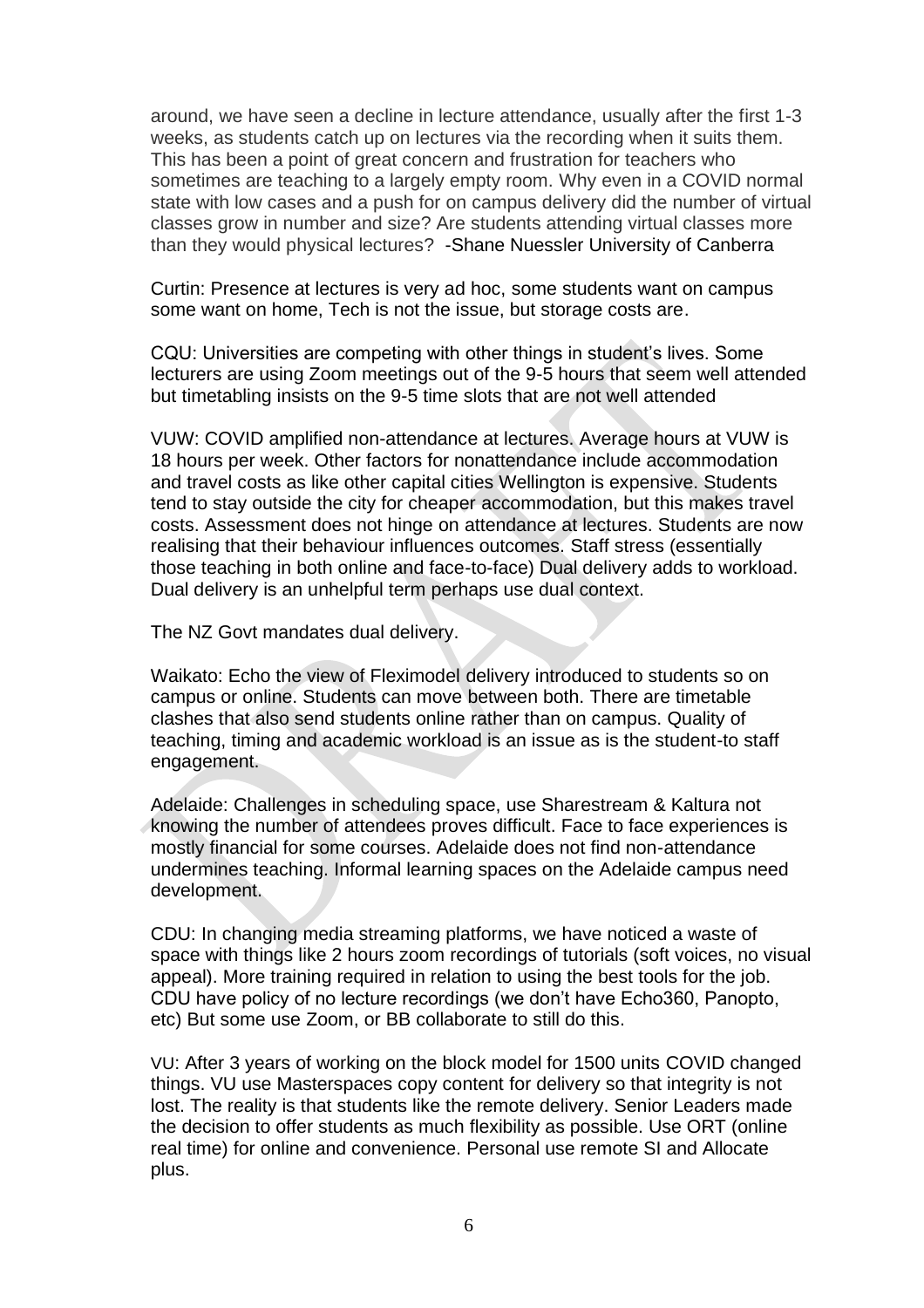• Affordances and Risks of the Merger of Ouriginal and Turnitin A position paper from the Australasian Council on Open, Distance and eLearning- Michael Sankey.

By now we will have all been contacted by the ACCC to offer our opinions.

Michael Sankey explained that Australasia only have 3 types of software matching, Turnitin Safe assign and Urkund.

In Australia 7 Universities use Safe assign and 2 of those use Turnitin as well, 3 Universities use Urkund and the rest use Turnitin exclusively. In New Zealand and Fiji, it is all Turnitin.

The biggest concern is that those using Urkund were told that after the acquisition Urkund would remain but that has since been debunked and it will not remain and be discarded.

Concerns that if this is leading to fewer choices in tools that might allow us to manage assessment submissions and provide good quality feedback. The perception of the importance of text matching in a taxonomy of academic integrity management and assessment support and how often do we think Turnitin will be able to justify in the future. There is a larger picture here there is a changing in ways of cheating behaviour and it's not about the one specific component of its functionality it's the reduction in choices on that space. Also, some concerns over Turnitin's security protocols.

Concerns are that when Universities that did move to Urkund the savings of \$100k per annum were considerable in the current financial state of Universities. Grademark and peer mark were not compatible with all LMS' s.

ACODE has also been contacted for comment. Michael will respond

• Universities Australia Learning and Teaching Repository.

You may be aware that the Government is no longer funding the repository.

ACODE has been asked to provide a body for the working group and Michael will be fulfilling the role.

 Future Workshop topics: Next Gen Digital environment Dominance of Microsoft and Google.